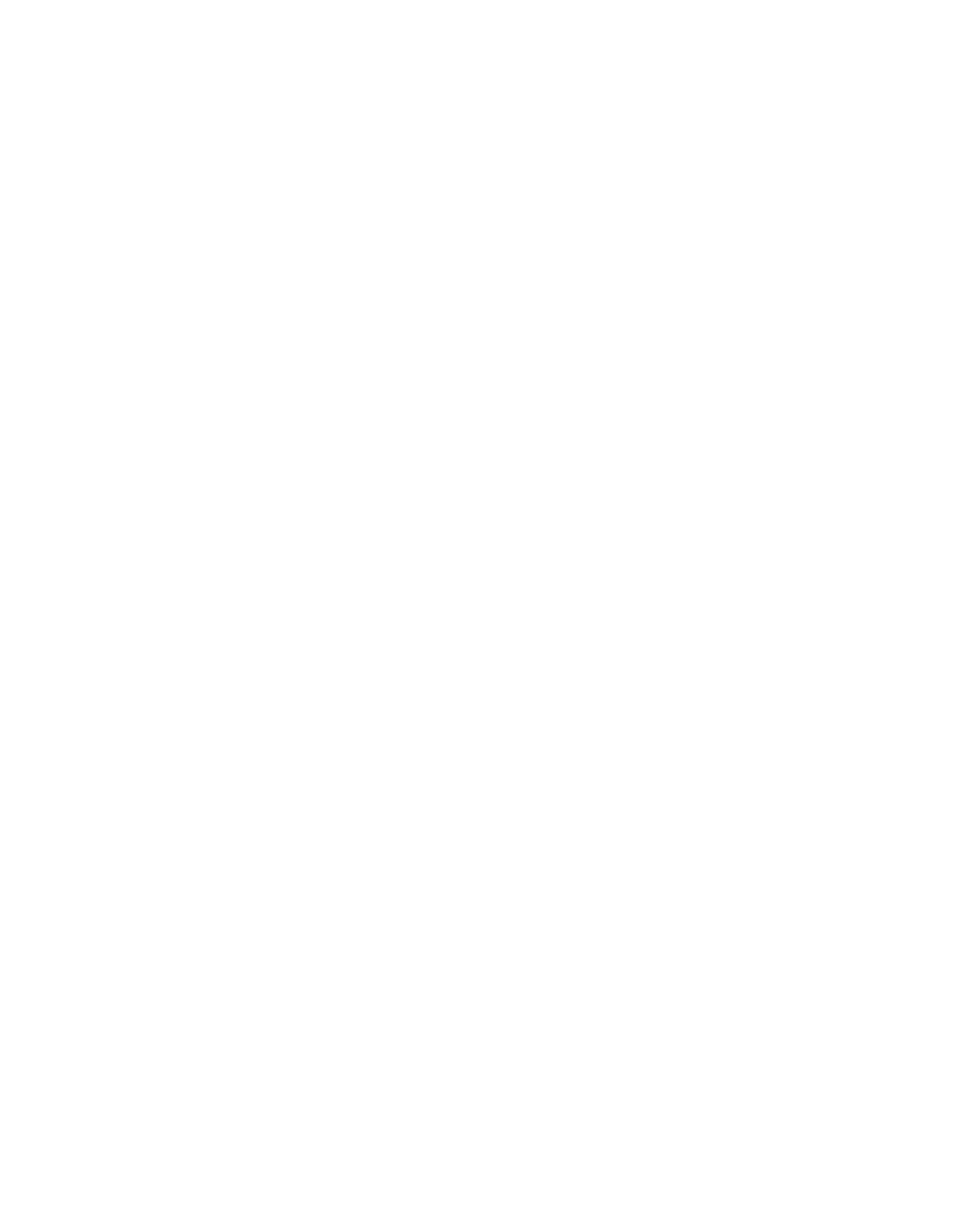

## **VOLUNTEER APPLICATION**

## **Voluntary Action Center VOLUNTEER RELEASE AND WAIVER OF LIABILITY FORM**

|                                              |        | Birthdate:<br><u> 1986 - Jan Samuel II, primeira e</u> |
|----------------------------------------------|--------|--------------------------------------------------------|
| (First)                                      | (Last) | (Month/Day/Year)                                       |
|                                              |        |                                                        |
| Telephone: _________________________________ |        |                                                        |
|                                              | (Name) | (Telephone)                                            |
|                                              |        |                                                        |
|                                              |        |                                                        |
|                                              |        |                                                        |

This **RELEASE AND WAIVER OF LIABILITY** (the "Release") executed on the \_\_\_\_\_ day of \_\_\_\_\_\_\_\_\_\_\_\_, 20\_\_\_\_\_ by \_\_\_\_\_\_\_\_\_\_\_\_\_\_\_\_\_\_\_\_\_\_\_\_\_\_ ("Volunteer") releases the **Voluntary Action Center**, a nonprofit corporation organized and existing under the laws of the State of Georgia and each of its directors, officers, employees, and agents. The Volunteer desires to provide volunteer services for Nonprofit and engage in activities related to serving as a volunteer.

Volunteer understands that the scope of Volunteer's relationship with Nonprofit is limited to a volunteer position and that no compensation is expected in return for services provided by Volunteer; that Nonprofit will not provide any benefits traditionally associated with employment to Volunteer and that Volunteer is responsible for his/her own insurance coverage in the event of personal injury or illness as a result of Volunteer's services to Nonprofit.

- 1. Waiver and Release: I, the Volunteer, release and forever discharge and hold harmless Nonprofit and its successors and assigns from any and all liability, claims, and demands of whatever kind or nature, either in law or in equity, which arise or may hereafter arise from the services I provide to Nonprofit. I understand and acknowledge that this Release discharges nonprofit from any liability or claim that I may have against Nonprofit with respect to bodily injury, personal injury, "including but not limited to damage to reputation", illness, death, or property damage that may result from the services I provide to Nonprofit or occurring while I am providing volunteer services.
- 2. Insurance: Further, I understand that Nonprofit does not assume any responsibility for or obligation to provide me with financial or other assistance, including but not limited to medical, health or disability benefits or insurance of any nature in the event of my injury, illness, death or damage to my property. I expressly waive any such claim for compensation or liability on the part of Nonprofit beyond what may be offered freely by Nonprofit in the event of such injury of medical expenses incurred by me.